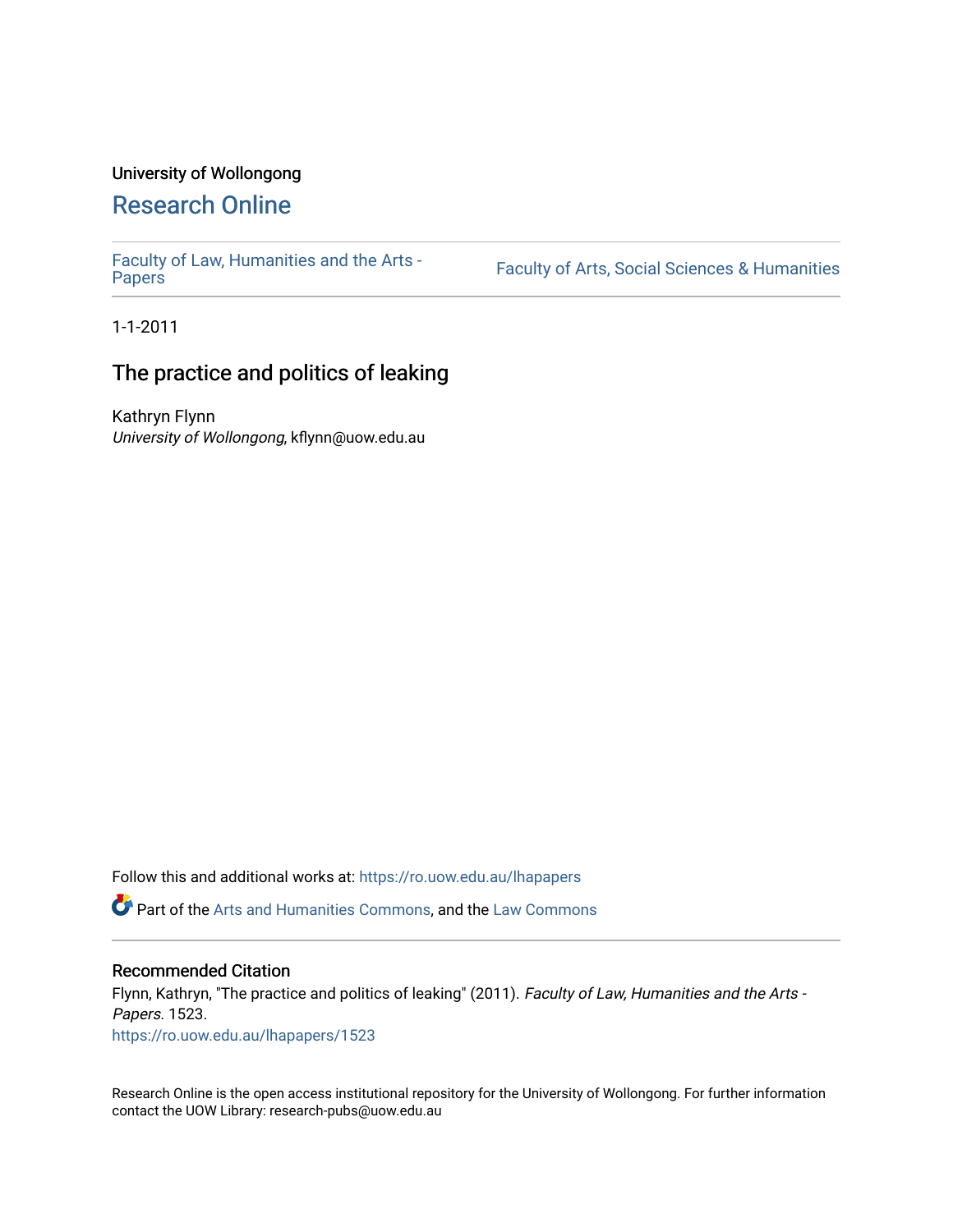# The practice and politics of leaking

### Abstract

Civic-minded people who encounter what they believe to be corrupt and illegal conduct in the workplace may take it upon themselves to release relevant confidential information. This is done either through an open disclosure, where the identity of the whistleblower is publicly known, or an unauthorised disclosure where the identity of the leaker is not revealed. This information is typically leaked to journalists or activists who may be able to seek redress. Leaking is an alternative to whistleblowing and carries fewer risks of reprisals but leakers need to be alert to pitfalls with this practice.

### Keywords

leaking, politics, practice

## **Disciplines**

Arts and Humanities | Law

### Publication Details

Flynn, K. (2011). The practice and politics of leaking. Social Alternatives, 30 (1), 24-28.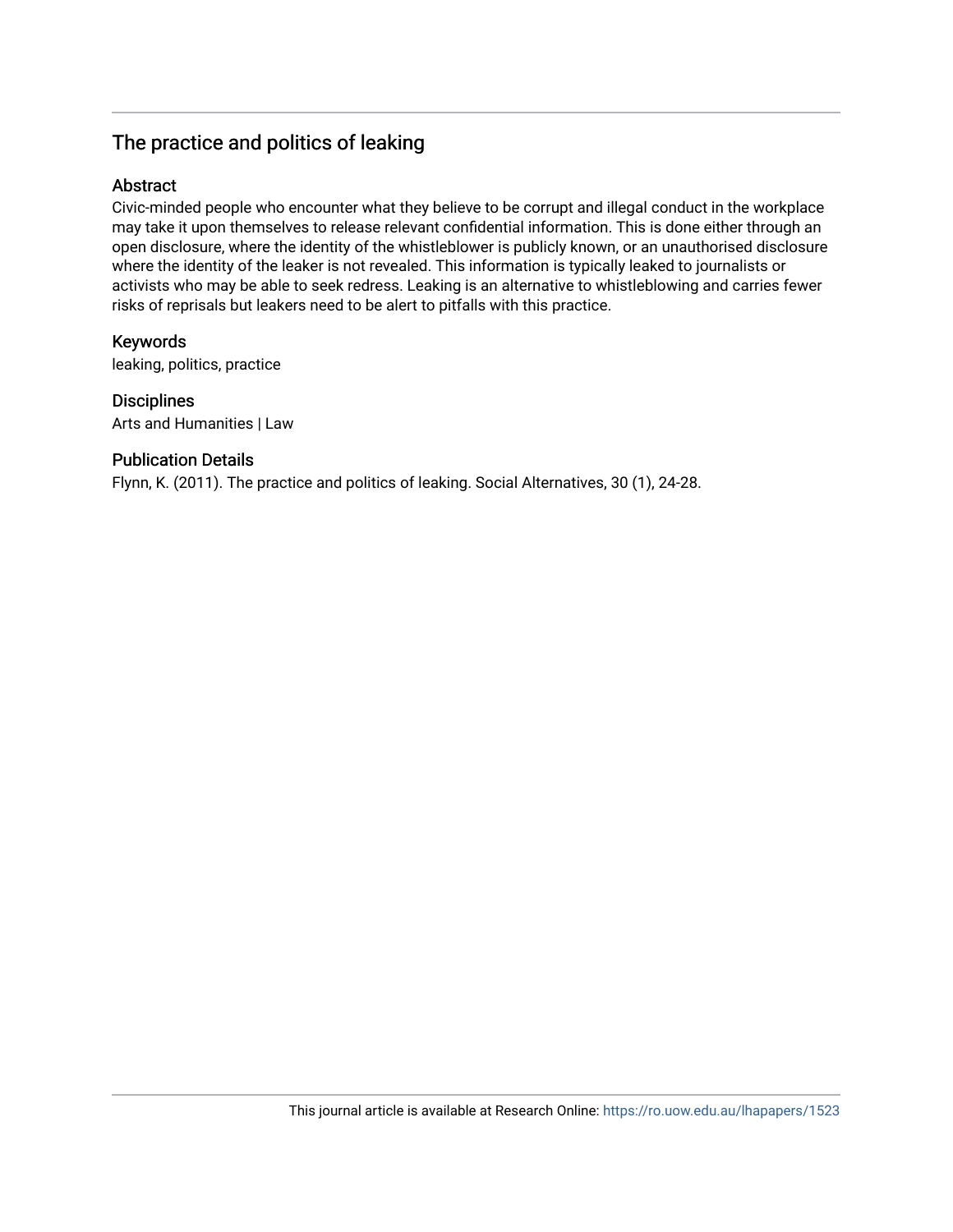# The practice and politics of leaking

Kathryn Flynn

## Abstract

Civic-minded people who encounter what they believe to be corrupt and illegal conduct in the workplace may take it upon themselves to release relevant confidential information. This is done either through an open disclosure, where the identity of the whistleblower is publicly known, or an unauthorised disclosure where the identity of the leaker is not revealed. This information is typically leaked to journalists or activists who may be able to seek redress. Leaking is an alternative to whistleblowing and carries fewer risks of reprisals but leakers need to be alert to pitfalls with this practice.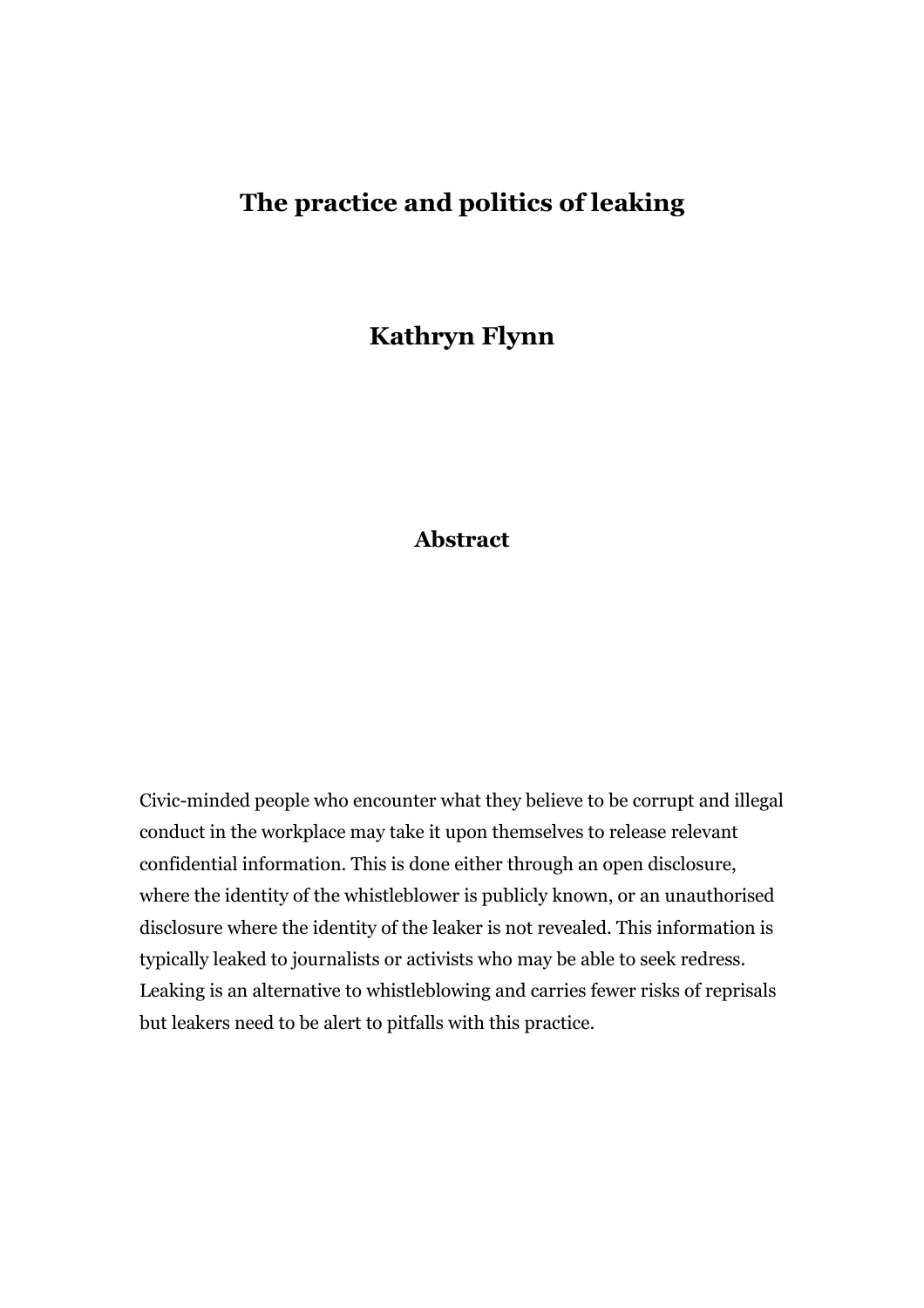### Introduction

In a democracy people need access to information on political, social and economic issues in order to judge whether their elected officials are acting in the public interest. However, too often their elected officials evade such scrutiny and fraud and abuse goes unchecked. Most people with access to relevant information are deterred from leaking or whistleblowing due to legislative prohibitions. They may be those embodied in official secrets acts or the case of the United States the Espionage Act (1917). The Official Secrets Act covers legislation providing for the protection of state secrets and official information and is used in the United Kingdom, India, Ireland and Malaysia. Australia does not have an Official Secrets Act but has provisions under Part VII of the Crimes Act (1914) restricting Commonwealth public servants from revealing confidential information. The U.S. Espionage Act has a more limited application. This Act only applies to the prohibition on the disclosure of government information on defence issues. While governments have aimed to keep official secrets confidential public servants with access to this material have been successful in releasing it to the public either through the press or in recent times passing it to WikiLeaks, a website for newsworthy leaks.

To draw a distinction between whistleblowing and leaking, whistleblowers are overt in their disclosure of organisational deviance, but there is a price. Bureaucracies now know where their opposition is coming from, and can isolate the whistleblowers by discrediting them, not giving them access to further information and suspending them from work. Generally leakers don't suffer these reprisals.

The definition of leaking is blurred; it can mean an unauthorised source giving information to a journalist but it can also involve an authorised source with political power and high status using the media to their advantage with little likelihood of being prosecuted (Tiffen 1989: 97). In both instances leakers are covert in their disclosure of information. The types of leaker discussed in this article are workers in the public sector who without authorisation convey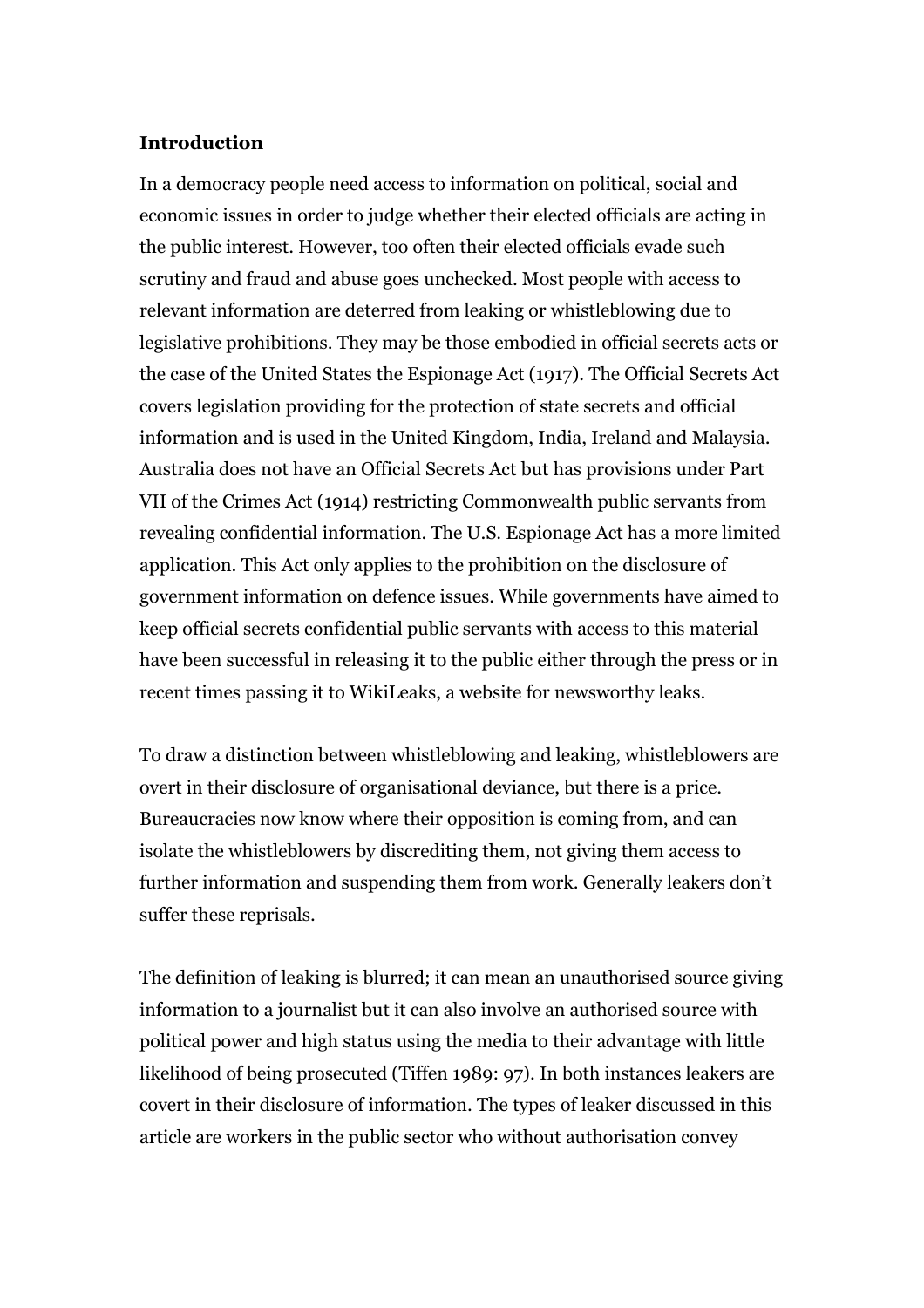official information to recipients outside of government (Standing Committee 67). It is usually released to the media in the public interest and these leakers lack positions of high status and power. The information they provide journalists has not been processed by official channels and there is an undertaking by the journalist that the identity of the source will not be revealed. This practice provides some measure of protection to the leaker. Journalists are the usual recipients of leaked information but on occasion information is leaked to activists who can act as a spur to additional media coverage of the story (Martin 2009 206-216). There can be a range of motives for leaking not all of them altruistic. Some leaks are vexatious in nature and not in the public interest. The protection for journalists lies in checking the information with many sources and gauging their reliability (Flynn 2006 264- 265).

The examples of leaking discussed in this paper are mainly Australian ones but the issue is applicable to many other countries. Leaks can come from a range of organisations; they may be governments, not-for-profit groups, corporations, environmental groups, trade unions as well as churches. This paper also mainly focuses on leaks from governments.

Not surprisingly governments and unions will not protect leakers if they are caught even when they are acting in the public interest. But there are divergent meanings of the phrase 'the public interest'. Journalists and leakers define it as information that brings accountability and transparency to government and exposes maladministration or corruption. Governments argue that they are the interpreters of the public interest and that public servants are be bound by rules of confidentiality and are not free to speak out on malfeasance. As Peter Shergold, Secretary of the Department of Prime Minister and Cabinet in the Australian government explained, leaking by public servants is 'not just a criminal offence but also democratic sabotage' (Shergold 2004). Supporting this view the then National Secretary of the Community and Public Sector Union, Stephen Jones, giving evidence to the House of Representatives Standing Committee on Legal and Constitutional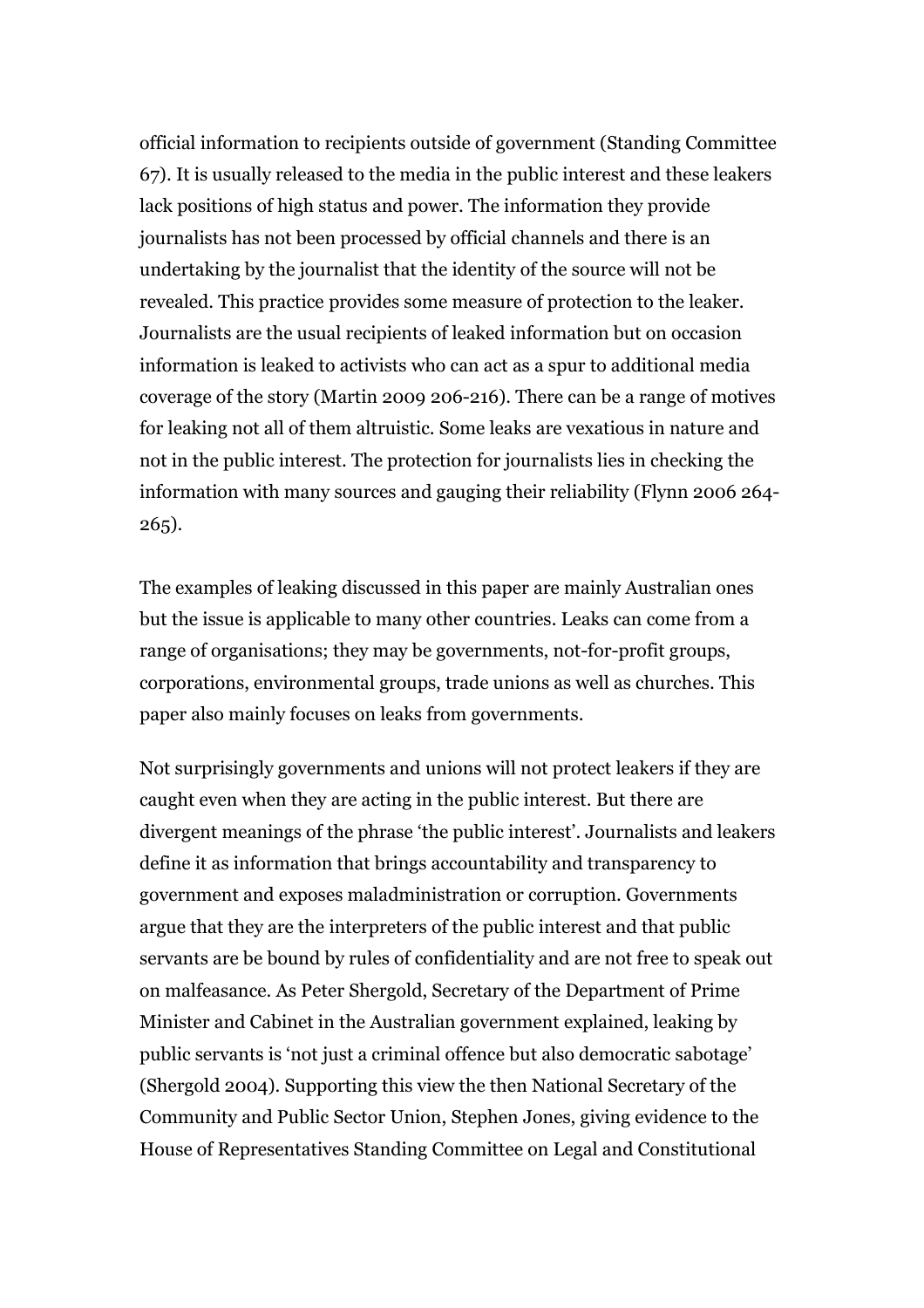Affairs in its report on whistleblowing protection, held that leaking should not be protected due to its harmful impact on the relationship between the executive and the public service. Presenting a different perspective to this committee was Peter Bennett, president of Whistleblowers Australia. He argued that the official responses to people who leak confidential information are outrageous and that leakers should be protected from civil and criminal liability (Standing Committee 2009 67).

## The practice of leaking

One of the difficulties for a public servant who sees evidence of what they perceive is an organisation's corrupt practice and believes that neither management nor parliament will do anything about the problem, is deciding what to do next. They may be influenced by the rhetoric of senior bureaucrats who assert that leaking undermines the trust between the executive and the public service. This might seem a compelling argument except it hides the need for information to be freely available so there is effective decisionmaking.

- If a leaker decides to speak to a journalist, they must first decide which media outlet is most suitable for publicising the story, whether it is a national or local outlet and what the outlet's editorial policy on the issue is. In selecting a reporter it is recommended to approach one who is experienced and has a reputation for maintaining confidentiality.
- Leakers need to understand the importance of the timing of the release of documents.
- A leaker needs to be armed with documents in order to be believed by a journalist, unless he or she is an experienced and reliable source.
- In addition knowledgeable leakers advise briefing the journalist with a clear and compelling one page summary of the key issues of the case.
- The biggest problem with passing documents across to the media is that photocopiers tend to leave a signature on the copied document, which could be dust or the electronic idiosyncrasies of the machine. So the best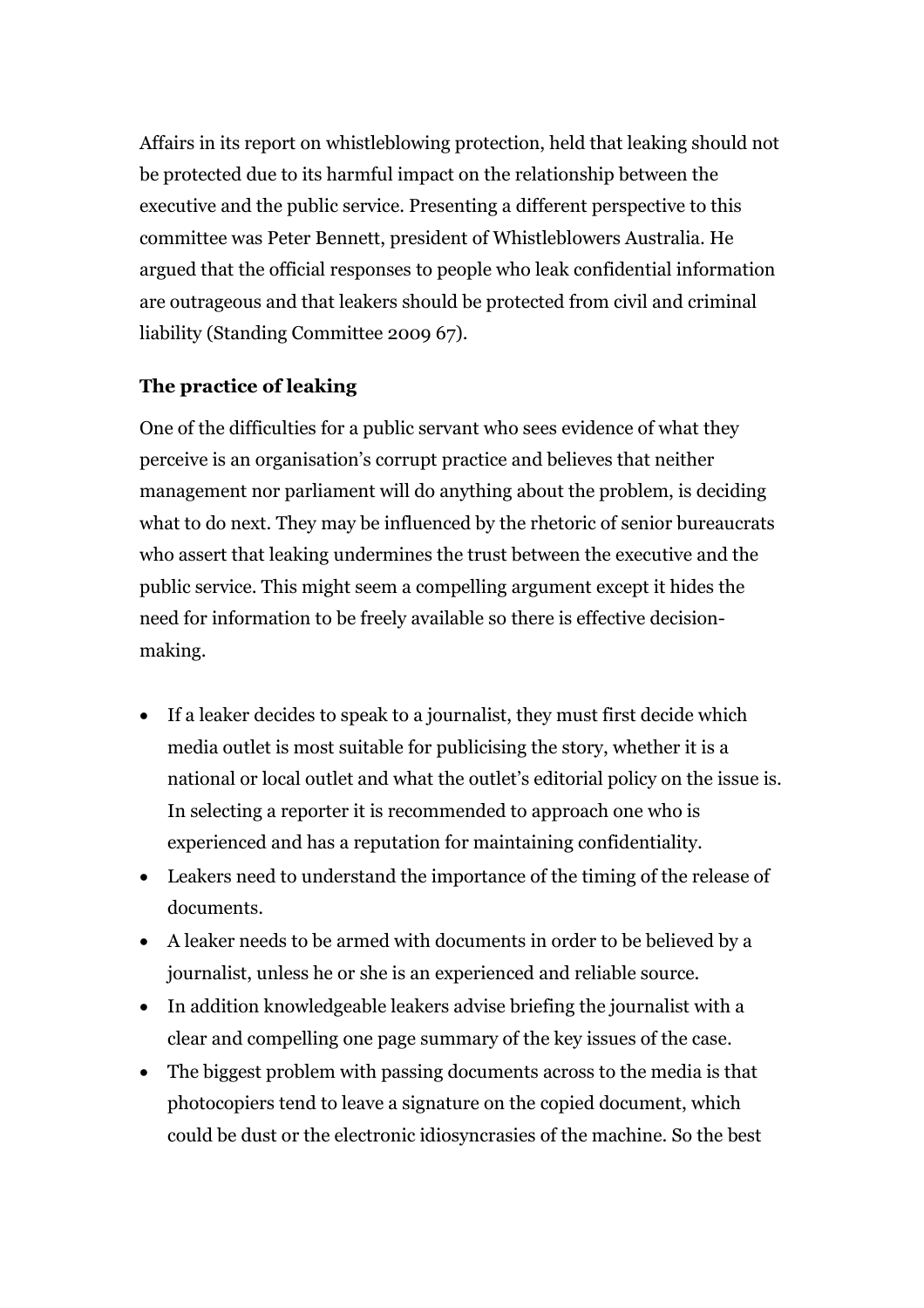way to photocopy the document/s is to use a photocopier in an offsite facility, for example, in a newsagency, library or internet cafe. When the journalist receives the document request him or her to re-photocopy the document and shred the document they had received (which is not the original). It is best to avoid using departmental photocopiers, fax machines, computers, email or telephones (The Art of Anonymous Activism 2002).

- The print media are preferable to television as print is better able to ensure the leaker's anonymity. Television productions quite often need shadow outs or use distorted voice – and the original voice sometimes can be reconstructed. Television and radio will often do stories inspired by a print story.
- Some leakers, including WikiLeaks founder Julian Assange, believe that leaking is best undertaken by one person working alone who maintains confidentiality. Again others derive safety from working in a group, with information being streamed through a designated spokesperson. In this way the journalist knows the identity of only one of the leakers. Others believe that with group involvement the security of the operation is compromised as someone in the group may drop their guard and talk openly about the leaked information.
- Leaking is unpopular with managers for it is embarrassing and can highlight workplace incompetence, inefficiency and secrecy. The leaker is left in a strong position as his or her identity is hard to uncover and they may be able to stay in the job and leak further information at some stage in the future.
- Reactions by staff members to leaks can be to find the source of the leak and pass further additional information to this source so it gets into the public arena.
- If leakers are caught it can result in the same reprisals that whistleblowers are subject to – demotion or loss of employment and in fact, to find the leakers, managers may resort to targeting innocent people and attributing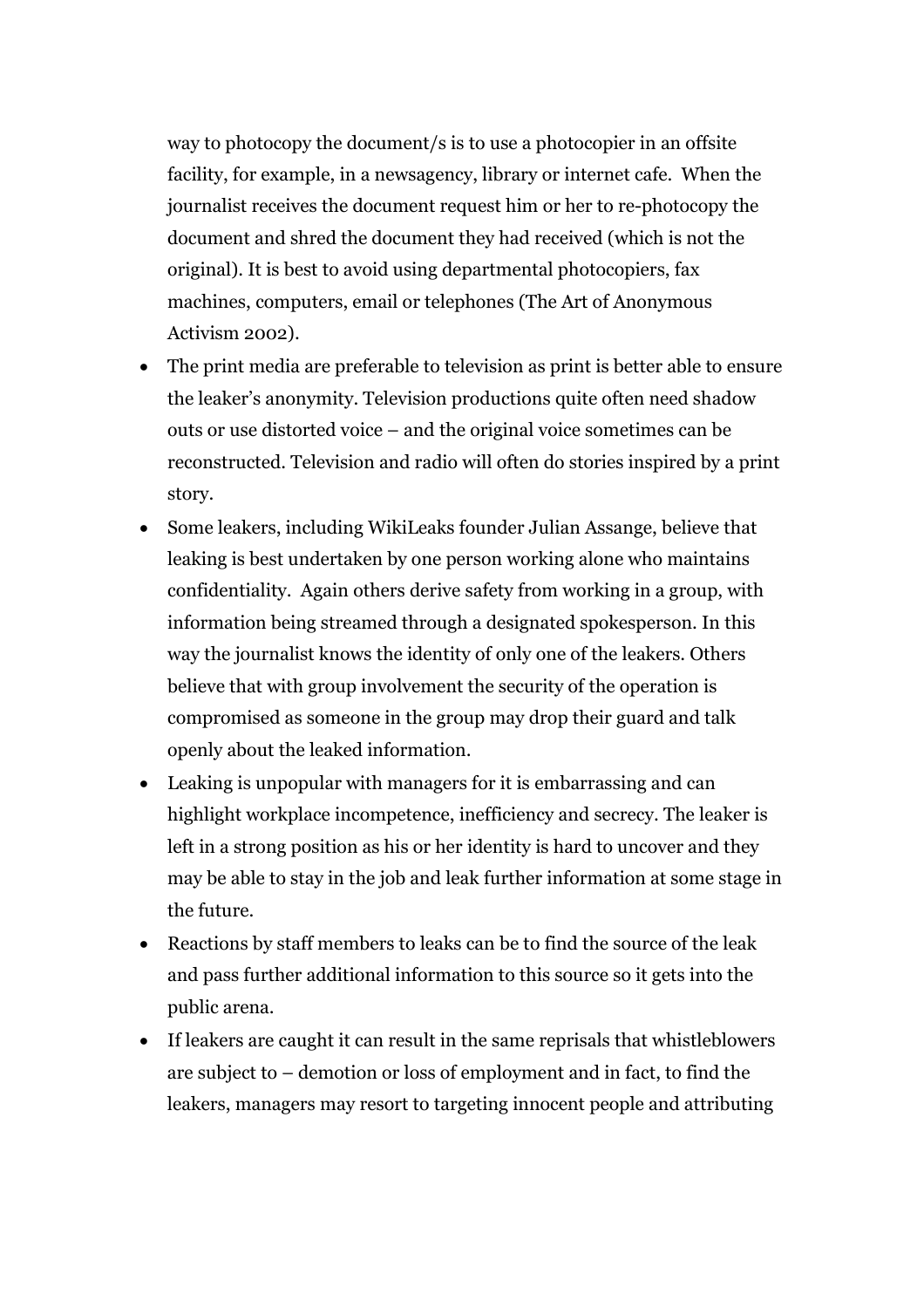them with the leak. This can have the desired effect of making the leaker come forward with an admission of guilt.

- There are risks in leaking. The identity of the leaker may be disclosed during the course of a parliamentary inquiry or by accidental disclosure, for example when a document is passed to a journalist by fax machine.
- On the positive side leaking can influence government policy because it can result in some aspects of public policy being examined more thoroughly than they would in an environment where policy is not subject to such scrutiny (Flynn 2006).
- Further information on methods of leaking can be found in Nicky Hager and Bob Burton's book Secrets and Lies (Hager & Burton 1999), a booklet The Art of Anonymous Activism (2002) and Julian Assange's article, How a Whistleblower Should Leak Information (Assange 2010).

## Case study - Medibank

There are many instances where principled public servants have come forward to disclose waste and fraud but one that I am familiar with concerns Medibank – the precursor to Medicare – where whistleblowers and leakers disclosed information to the media, and the Joint Committee of Public Accounts (JCPA) of fraud and abuse against Medibank.

Medibank was a system of publically funded universal health care that was introduced in Australia in 1975. It enjoyed great electoral popularity but there was a defect with the scheme. It had no legislative architecture to control fraud and overservicing, and with few systems in place and inadequate staffing, the Department of Health was left to manage the situation as best it could.

Medibank's first fraud investigator and first whisleblower was Joe Shaw. In 1978 he estimated \$100m was being lost to fraud and overservicing and wrote a report outlining his concerns. He was not listened to and he resigned. Some months later, he gave it to a journalist working for Brisbane's Courier Mail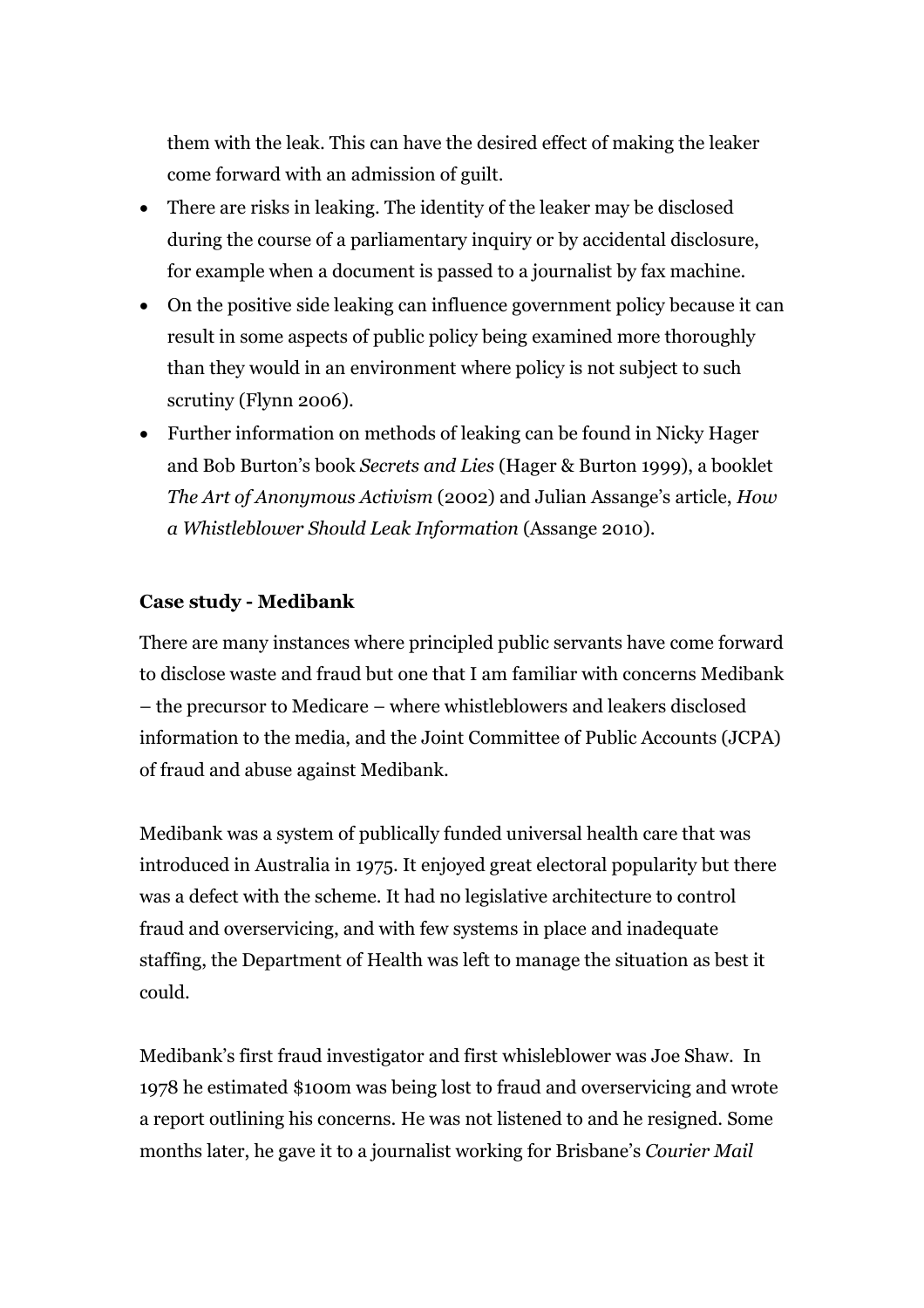newspaper. The article was a page one story. Two days later Senator Mal Colston asked that Shaw's report be tabled in parliament. This request was refused. Four years later, committee members of the JCPA recognised the value of Shaw's report. This made it more difficult for senior management in the Department of Health to deny knowledge of the problem.

The second whistleblower was John Kelly, Director of the Operations Branch of the Commonwealth Department of Health. He had been asked by a senior officer of the Department of Health to provide a departmental briefing for the Minister. Kelly's estimate of the amount lost through leakage to the system was the same as Joe Shaw's estimate. Kelly was aware that this information was likely to be deleted by senior management, so using a strategy that was procedurally correct; he hid the estimate in a complicated statistical appendix in an attachment to the brief to the Minister. A senior officer in the Department of Health reading Kelly's report did not grasp the significance of the statistical data and the report was forwarded to the Minister. This figure was then sent to the Australian Medical Association (AMA) who accepted the figure as the amount lost through fraud and overservicing.

It was to be the actions of whistleblowers, leakers, the media, the AMA and the Auditor-General's office in 1981 that led the JCPA to undertake an inquiry into abuse of the Medical Benefits Schedule by medical practitioners.

A freelance journalist, Katherine Beauchamp, was employed by the JCPA from February to September 1982 to prepare questions for the committee. She interviewed whistleblowers, unauthorized confidential sources and high ranking officials. However, her use of material from leakers raised the ire of the Committee and she was suspended from her employment.

The Chairman of the Committee, David Connolly, had received leaked information that either the Victorian division of the Commonwealth Department of Health, or individual staff members of that office, had facilitated criminal fraud by some doctors (JCPA Report 203, 1982 48).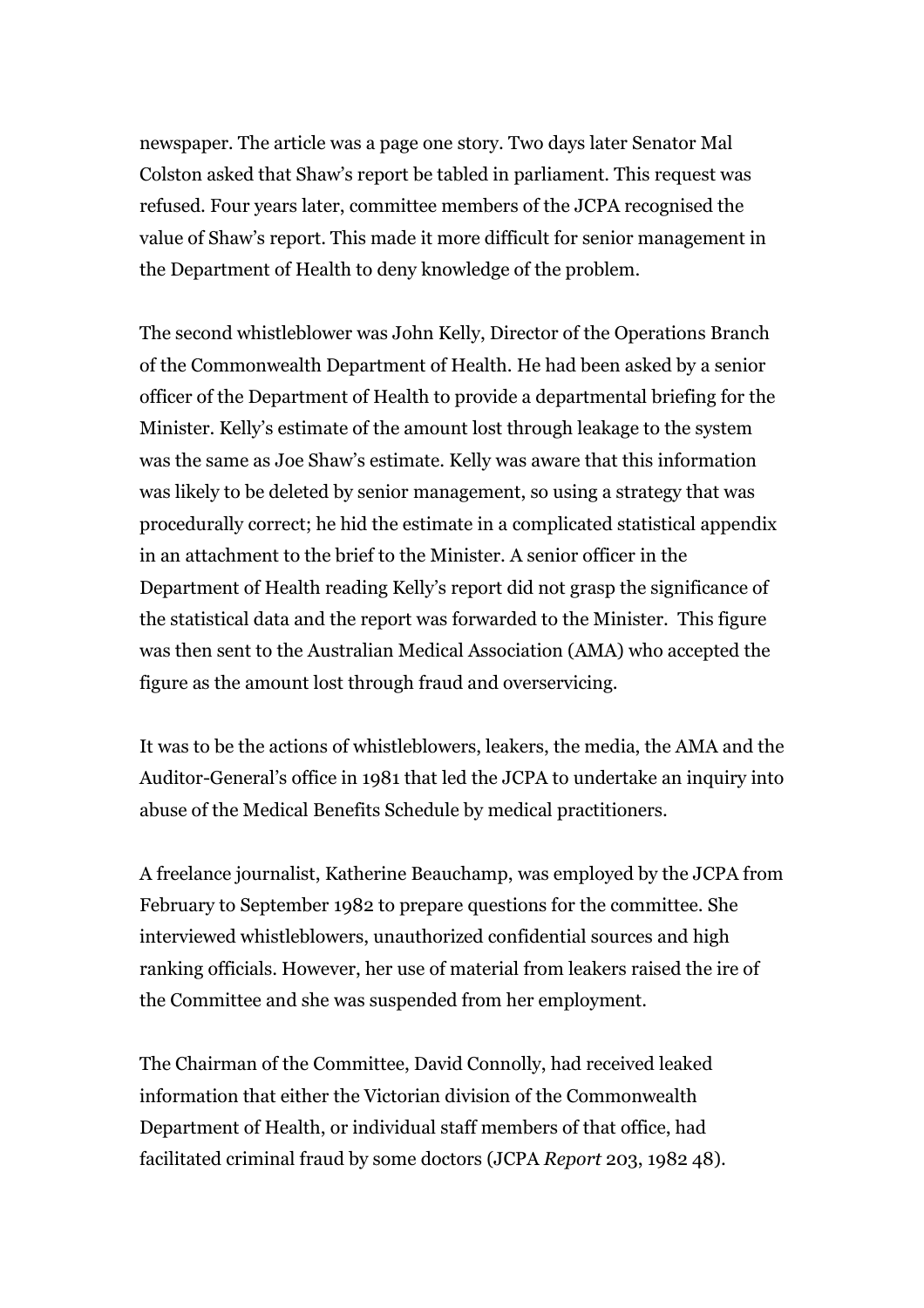Connolly subpoenaed forty-one files from the Commonwealth Department of Health's Melbourne office relating to this matter. On the first day of the Committee's hearings it was announced that there would be no discussion of the forty-one files (JCPA vol. 1, 1 July 1982 303) as the citing of the names of doctors could prejudice police investigation of the trials of those mentioned in the files.

A confidential unauthorised source leaked the police report of the files to Michael Smith, an investigative journalist with Melbourne's The Age newspaper, who wrote the story under the headline 'Medifraud Cover-Up Suspected'. On 13 September 1982 there were further revelations. The story 'Medifraud: A Tale of Political Failure' was compiled from leaked government documents and other sources and helped put pressure on the government to complete an interim report earlier than expected. Its publication in December 1982 contained forty-five recommendations and it validated the stance taken by whistleblowers and leakers for government action on medical fraud and overservicing.

In this case study the leaker/s were successful in passing over information to the media in ways that protected their anonymity. Whoever the culprit/s were they were not caught, discredited or suspended from work. They were able to maintain the secrecy of their covert manoeuvre to get information to the media and bypass official channels. The leaker/s took documentary evidence to an experienced journalist who investigated the claims of the leaker/s, collected further evidence and wrote newspaper articles on the topic. The timing of the release of the documents was fortuitous. The editor of the newspaper was interested in white collar crime, the health debate and exposés of policy failures of the Fraser government. This was a government already weakened by scandals and leakers and whistleblowers were emboldened to make disclosures that would be effective (Flynn 2004 218).

### The bigger picture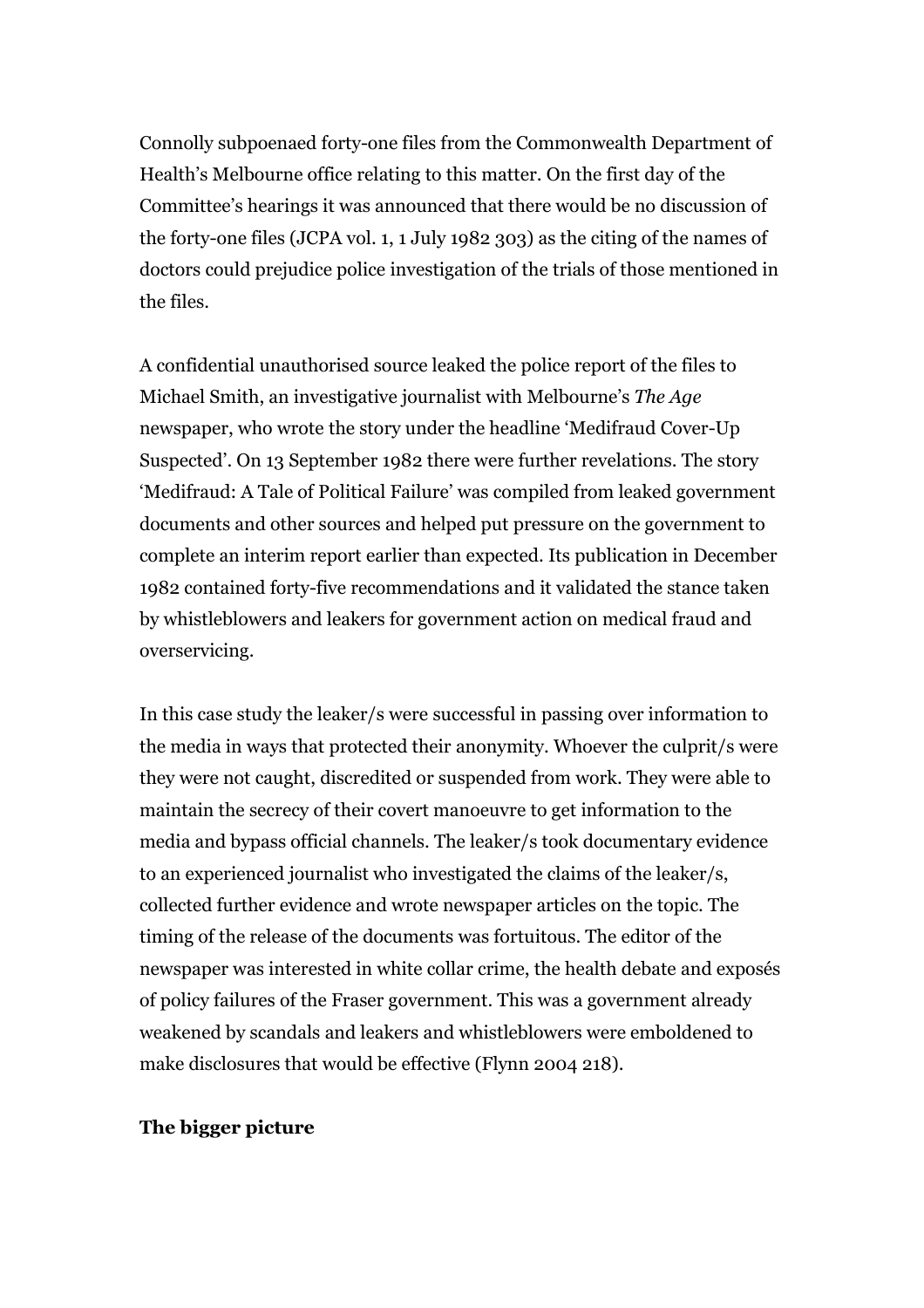Leakers and whistleblowers acted in concert and fought for media and parliamentary oversight of fraud and abuse against Medibank. These acts come under the umbrella of what political theorist, John Keane, called 'monitory democracy'. This was a new form of democracy born in the post world war two period which saw the emergence of communicative technologies – the photocopier, the scanner, the fax machine and later the Internet, mobile phones and video recorders. It enabled citizens to more effectively monitor the actions of government and with the help of the media tell others about matters that have been covered up (Keane 2009). Peter Shergold's admonition that leaking was 'democratic sabotage' is at odds with monitory democracy: the corrective to unnecessary secrecy and unaccountable power.

One influential monitor on democracy was Daniel Ellsberg, an employee of the Rand Corporation and an advisor to the Pentagon in the 1960s. Initially he was a supporter of the war in Vietnam but in the course of his employment he uncovered evidence that the Johnson administration had lied about its involvement in the war. Ellsberg decided to take action. He photocopied the evidence of the government's deception, a hefty 7,000 page set of documents called the Pentagon Papers and leaked this information to The New York Times in 1971 (Ellsberg 2002). There were long legal delays before the Times started to publish the documents. The government issued injunctions to prevent publication of any other papers in the series. The matter ended up in the Supreme Court which ruled against the injunctions and this generated adverse publicity for the government.

When asked whether he would have used this approach today Ellsberg replied that to avoid the legal delays he would have scanned the documents onto the Internet. Julian Assange, argued that for someone in Ellsberg's position it would be better to go to a mainstream outlet to get maximum publicity but use WikiLeaks for the storage of the documents. This has the advantage, Assange told The New York Times, that the material can be verified in the same way that an academic paper can be verified.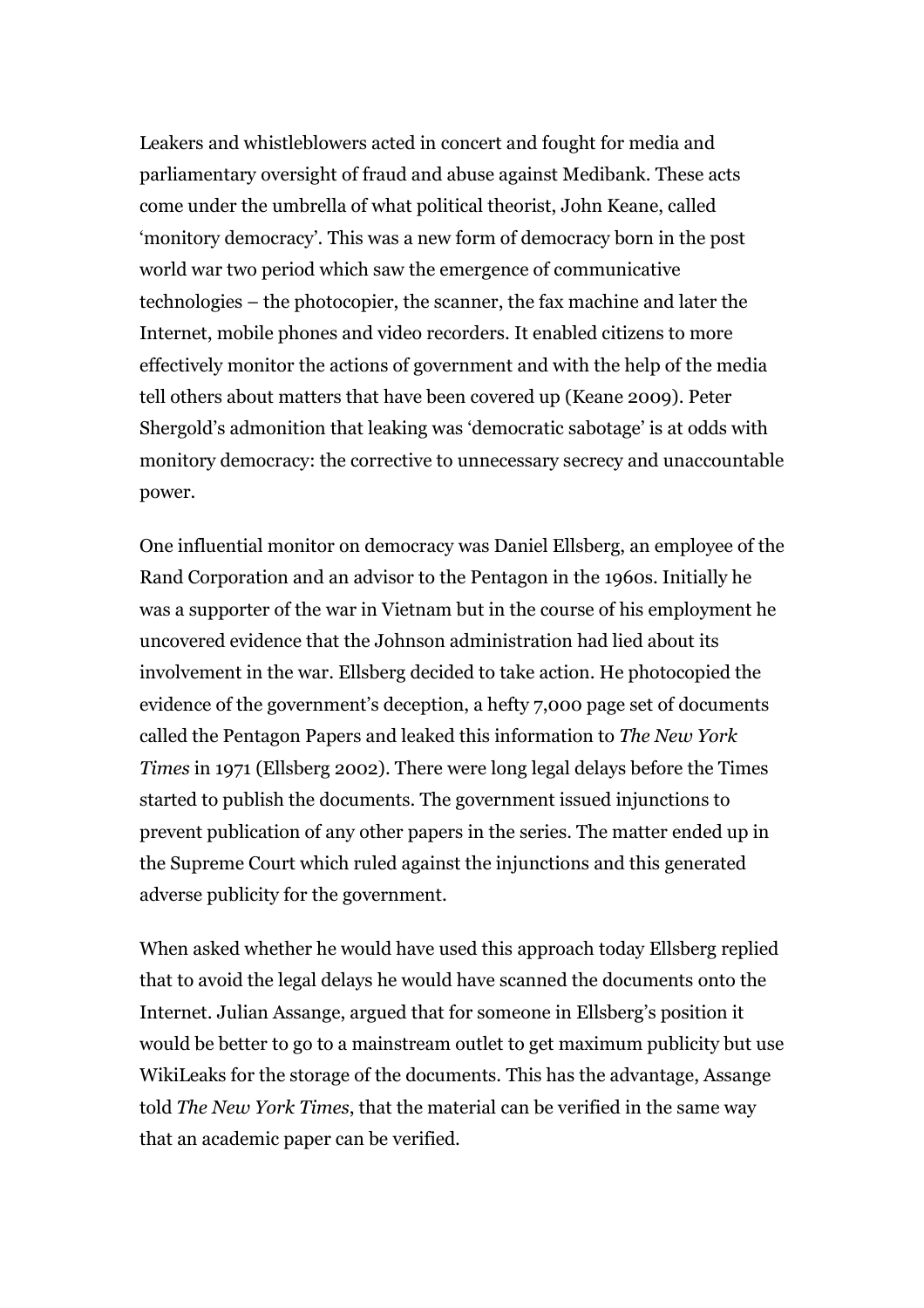### Learning more

Much has changed since the inception of newspaper investigative journalism. In 2006 WikiLeaks was developed as a safe house for newsworthy leaks which are of political, historic or ethical significance. The site is located on servers in Sweden, Belgium and the United States. It maintains its own servers, keeps no logs and uses military grade encryption to protect sources and other confidential information. To date they have not released a misattributed document.

The website has had significant successes. These include the release of the Afghan War Logs, the Iraqi War Logs and US embassy diplomatic cables. The mainstream media picked up these stories on WikiLeaks and the level of publicity, which ensued, encouraged other leaking activists to send material to this site. The retaliatory action taken by the US government was to imprison the alleged leaker Bradley Manning.

Most unauthorised leakers do not meet such a fate. In fact they are successful in reaching their goals. They may be to get information via the media into the public arena, or to expose government policy to wider and more rigorous community debate. Some want to drive a wedge between the executive and the parliament by setting a doubt in the mind of politicians that they are not being well briefed by senior officers of their departments through the omission or cover-up of information. For others it is to achieve more substantial social or political reform than any parliamentary inquiry can achieve.

Julian Assange has a different agenda and a bolder ambition. He is more interested in societies being based on justice rather than on transparency and openness, although these goals can converge. In essays written in 2006 he explained his position. The goal is to "radically shift regime behaviour". He argued,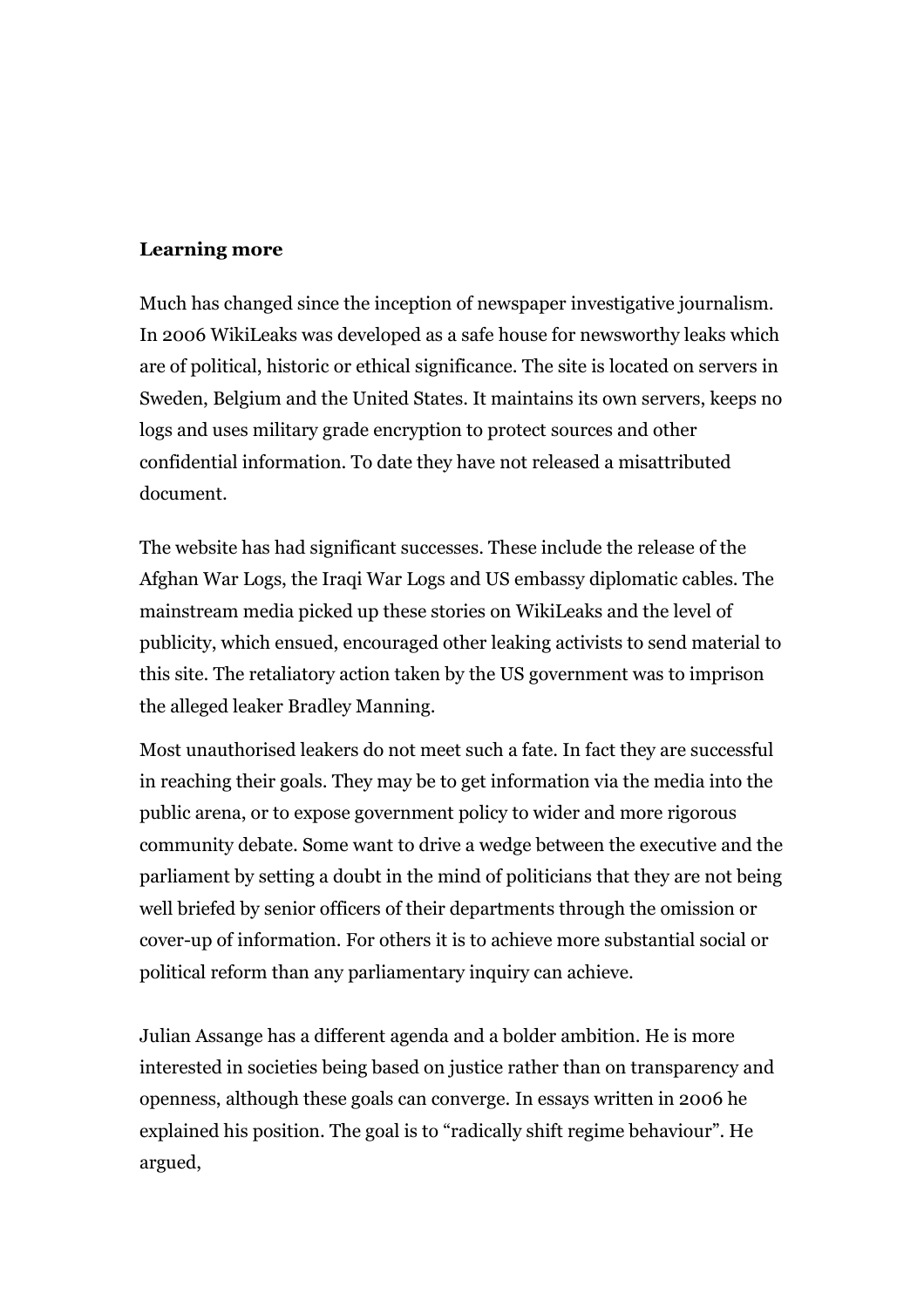"We must understand the key generative structure of bad governance...we must use these insights to inspire within us and others a course of ennobling and effective action to replace the structures that lead to bad governance with something better" (Assange 2006a).

He likens this bad governance to a conspiracy and by that he means the ability of political elites to hold onto power through the secrecy of their plans and actions which work to the detriment of the population. Conspiracies can be undone by mass leaking. The idea is to increase the porousness of the conspiracy's information system so that the conspiracy will turn against itself in self-defence. As the lines of communication are interrupted the information flow decreases to the point where the conspiracy is not able to govern.

Where this bold ambition leads is yet to be seen but in the meantime whether it is on WikiLeaks or in mainstream journalism leaking provides an alternative to whistleblowing or just doing nothing in the face of corruption, fraud, waste, abuse or hazards to the public. Leakers can be effective in redressing these injustices but they need to be mindful of the precautions to be taken to protect their anonymity.

I wish to thank Jørgen Johansen, Liam Phelan, Brian Martin, William de Maria, Sandrine Therese, Lyn Carson, Colin Salter, Sharon Callaghan and Ian Miles for helpful comments on the draft of this paper.

## Biographical notes

Kathryn Flynn completed her PhD at the University of Wollongong. Her interests are in Medicare fraud, public policy and the media.

# References

Assange, J. (2006a) Conspiracy as Governance, December 3, 2006 URL:<http://estaticos.elmundo.es/documentos/2010/12/01/conspiracies.pdf > Consulted 17/12/2010.

Assange, J. (2006b) State and Terrorist Conspiracies, November 10, 2006 URL:<http://iq.org/conspiracies.pdf>Consulted 17/12/2010.